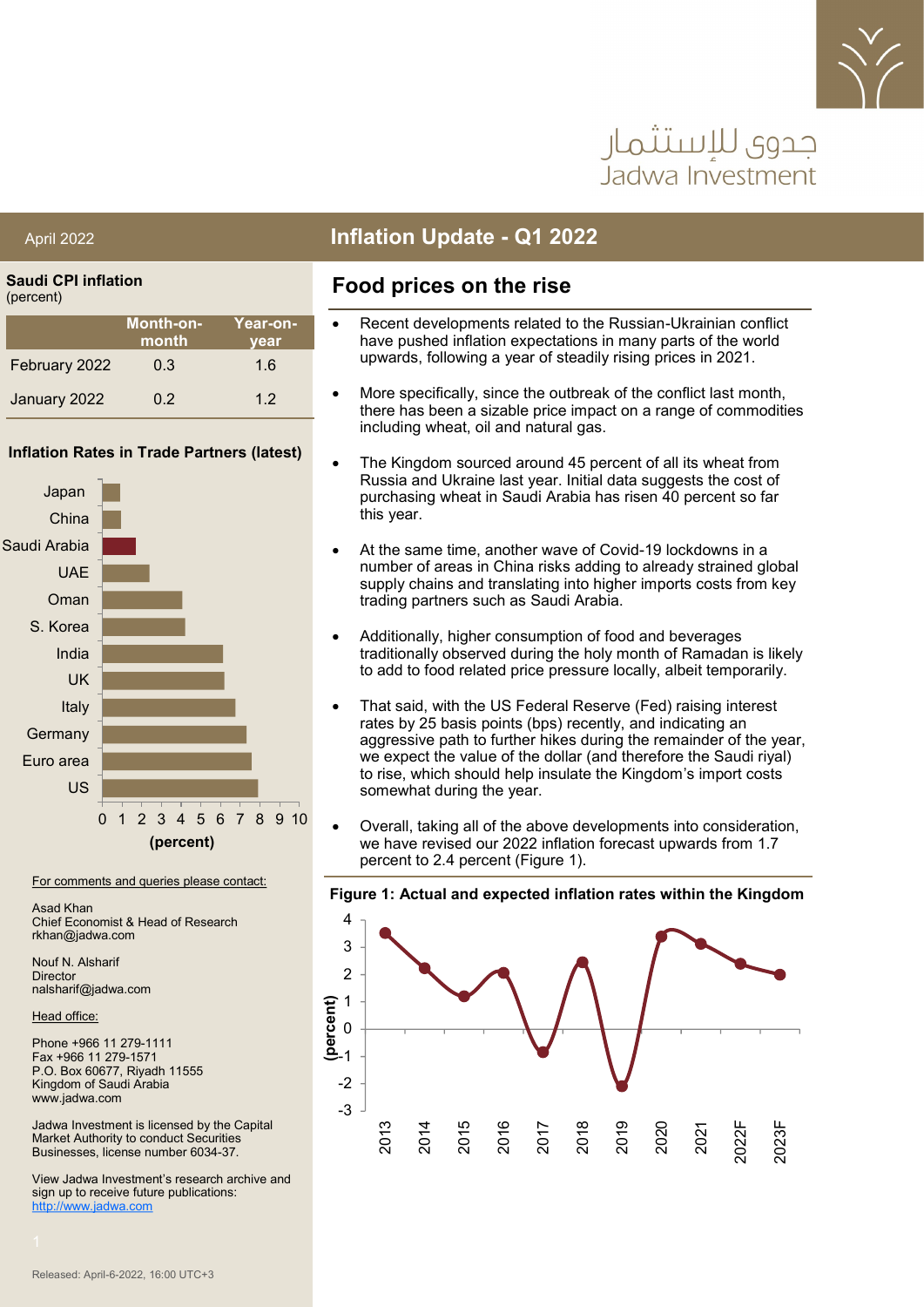*The Russian-Ukrainian conflict have exacerbated many of the factors responsible for global inflation…*

*...including energy, food and feed prices.*

*Also, lockdowns in parts of China risks adding to already strained global supply chains.* 

*We expect further rises in global food prices to put upward pressure on food prices locally...*

*… as 45 percent of the Kingdom's imports of wheat come from either Ukraine or Russia.*

*The recent upward trend in 'rentals for housing' is likely indicative of higher demand on rentals.* 

# **Global Developments**

Recent developments related to the Russian-Ukrainian conflict have exacerbated many of the factors responsible for global inflationary pressure last year. Higher energy prices and disrupted global supply chains led to a year of steadily rising prices in 2021. Now, with an outbreak of conflict in Eastern Europe, energy prices have trended to multi-year highs, whilst global supply chains have been strained further and, most notably, food prices have jumped. According to the United Nations Food and Agriculture Organization (FAO), wheat output from both Russia and Ukraine accounted for over 10 percent of global output. Moreover, the FAO noted that global food and feed prices could surge by an additional 22 percent in response to the recent conflict (Figure 2).

At the same time, another wave of Covid-19 lockdowns in a number of areas in China risks adding to already strained global supply chains and translating into higher imports costs from key trading partners such as Saudi Arabia. Recent reports suggest around 50 percent of China's exports are produced in areas that currently have Covid-19 lockdowns.

### **Local Developments**

#### **CPI Basket Groups**

**'Food and beverages'** prices rose by an average of 2.4 percent year-on-year in February in Saudi Arabia (Table1), versus 2 percent in January, and an average of 1.4 percent in Q4 2021. Despite this relatively low rise, 'bread and cereals' prices rose by 1 percent yearon-year in February, the highest rise since June 2021. Within this segment, wheat and flour prices have seen a significant rise in 2022, at 3.8 and 3.6 percent, respectively, so far this year, with most of the remaining food products not seeing significant rises. Looking ahead, we expect further rises in global food prices to put upward pressure on food prices locally. For instance, 45 percent of the Kingdom's imports of wheat come from either Ukraine or Russia (Figure 3), with the current cost of wheat purchases already up 40 percent year-todate, versus full year 2021 prices.

**'Housing and utilities'** prices declined by 0.2 percent year-on-year in February (compared to an average of -1.8 percent in Q4 2021). We note that 'rentals for housing' is showing some signs of a rebound, with two consecutive monthly rises seen since the start of the year, and the year-on-year change, whilst still mildly negative,

#### **Figure 2: FAO food price indices**  (Rebased, February 2018 = 0)



#### **Figure 3: Dependency on wheat imports from Russia and Ukraine in selected MENA countries**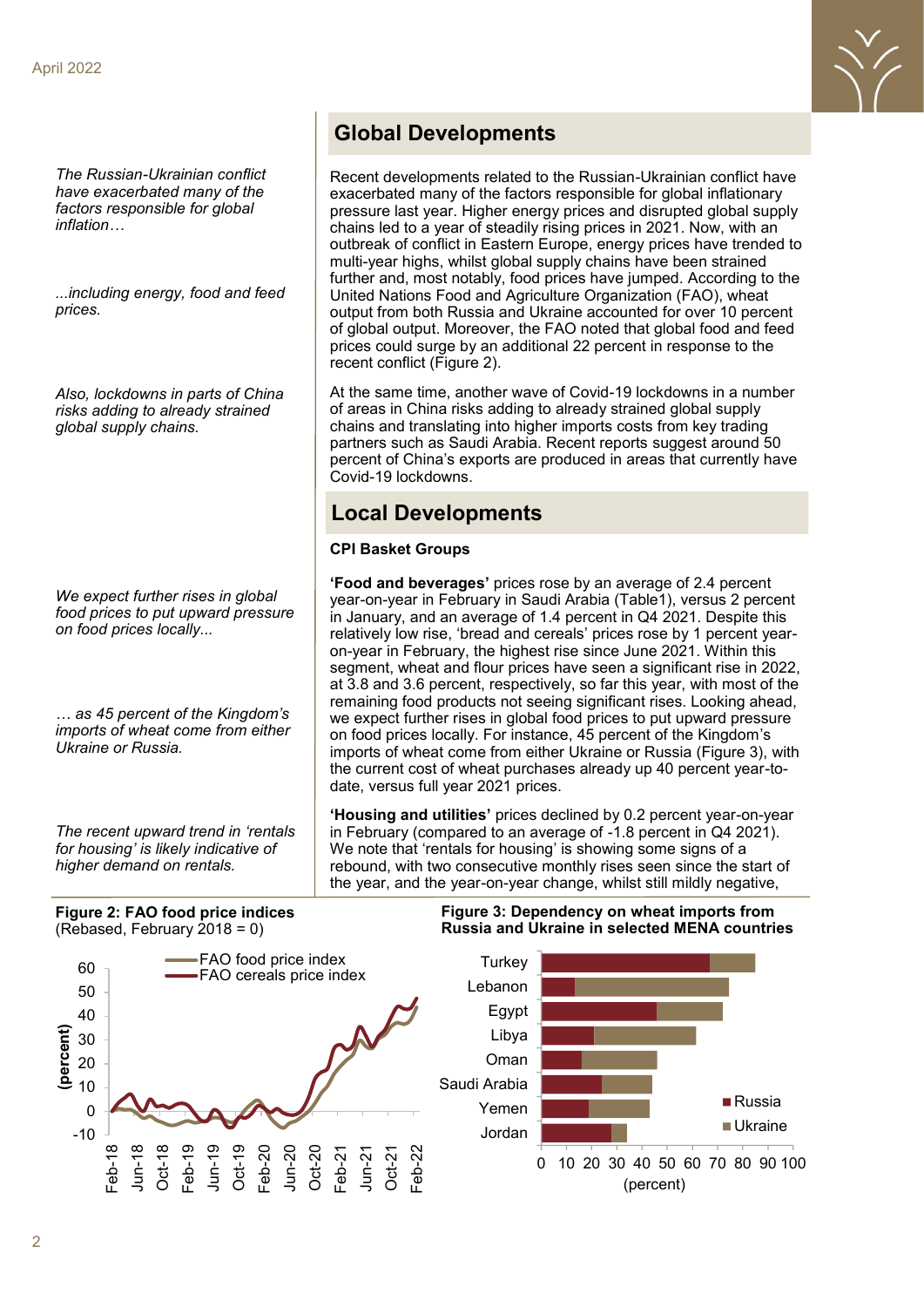*We view this uptick being aided by a rebound in number of expat workers.*

*We could see the 'rentals for housing' segment recording its first yearly rise since 2016.* 

*The monthly rise in 'transport' came mostly from a rise in the subgroup 'purchase of vehicles'.*



| <b>INGICOIL</b>          |         |                |          |              |          |
|--------------------------|---------|----------------|----------|--------------|----------|
|                          | Weights | Month-on-month |          | Year-on-year |          |
|                          |         | Feb-22         | $Jan-22$ | Feb-22       | $Jan-22$ |
| Food & beverages         | 18.8    | 0.5            | 0.4      | 2.4          | 2        |
| Housing & utilities      | 25.5    | 0.2            | 0.1      | $-0.2$       | $-1.3$   |
| Tobacco                  | 0.6     | $-0.1$         | 0        | $-0.2$       | $-0.01$  |
| Clothing & footwear      | 4.2     | 0.3            | $-0.6$   | $-1.4$       | $-1.8$   |
| Furnishing & maintenance | 6.7     | 0.7            | 0.5      | 1.3          | 1.2      |
| Health                   | 1.4     | $-0.01$        | $-0.1$   | $-0.1$       | $-0.1$   |
| Transport                | 12.6    | 0.5            | $-0.1$   | 4.3          | 4.9      |
| Communication            | 5.6     | $-0.1$         | 0.5      | 0.2          | 0.3      |
| Recreation & culture     | 3.1     | 0.1            | $-0.5$   | 1.8          | 1.5      |
| Education                | 2.9     | 0              | 0.5      | 6.3          | 6.3      |
| Restaurants & hotels     | 5.6     | $-0.04$        | 0.6      | 2.4          | 2.1      |
| Misc. goods & services   | 12.6    | 0.4            | 0.03     | 2.2          | 1.2      |
| <b>General index</b>     | 100.0   | 0.3            | 0.2      | 1.6          | 1.2      |

**'Transport'** prices in February recorded their lowest yearly rise since June 2020, at 4.3 percent, despite inching up on a monthly basis at 0.5 percent (Figure 5). The monthly rise came mostly from a rise in the sub-group 'purchase of vehicles' (63 percent of total 'Transport' group weight), by 0.8 percent month-on-month. Meanwhile, the 'fuels for personal transport equipment' subcategory' (4 percent of total 'Transport' group weight) was unchanged month-on-month, with local gasoline prices continuing to benefit from a Royal directive placing a cap on gasoline prices back in June 2021. As it stands, whilst local gasoline prices continue to be linked to international prices, the government bears the cost of any rises above July 2021 levels, (equivalent to SR2.18 riyals per liter for the 91 octane grade, and at SR2.33 per liter for the 95 octane grade).





**Figure 5: Prices in sub-groups within 'Transport'**  (month-on-month change)



#### **Table 1: Main highlights of Saudi CPI inflation**  $(normal)$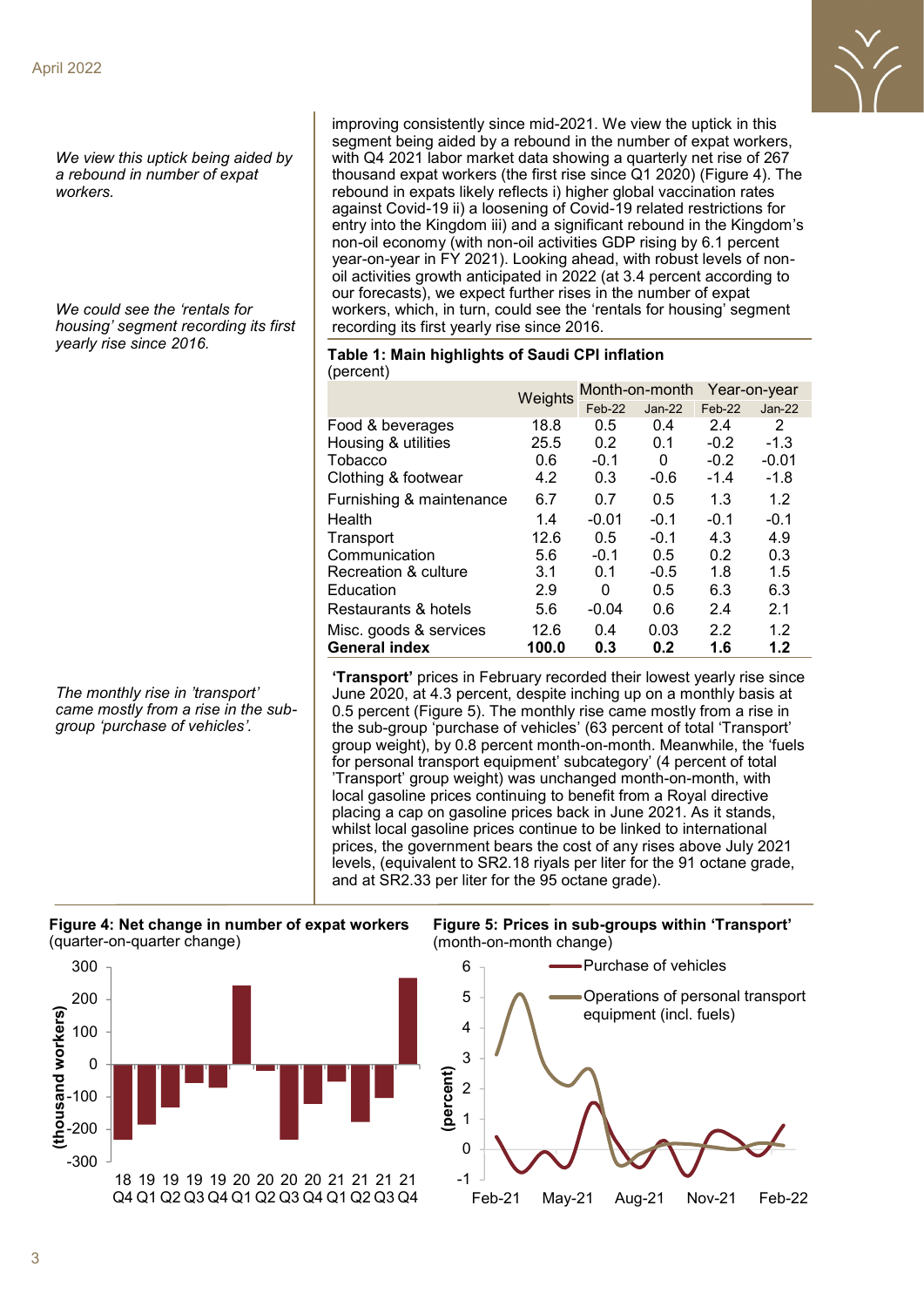*Recently, notable rises were seen in sub-group items within services, such as 'hotels' and 'restaurants and coffee shops'…*

*...which we expect to continue in the near future.* 

*Looking ahead, we expect further rises in global food prices, as a result of the Russian-Ukrainian conflict, to put upward pressure on food prices locally.* 

*Also, we see inflationary pressure coming from lockdowns in China…*

*..added to the rising number of expats in the Kingdom, raising demand on rentals.* 

*As such, we have revised up our 2022 inflation forecast from 1.7 to 2.4 percent.* 

# **Consumer Spending**

In February, consumer spending (POS plus e-commerce transactions and ATM withdrawals) grew by 10.4 percent year-onyear, compared with an average of 4.9 percent, year-on-year, in Q4 2021. Notable rises were seen in sub-group items such as 'hotels' and 'restaurants & coffee shops', in-line with roll-out of a number of recreational activities seen around the Kingdom such as the 'Riyadh Seasons'. Looking ahead, higher consumption of food and beverages traditionally observed during the holy month of Ramadan is likely to add to food related price pressure locally, albeit temporarily. More broadly speaking, with consumer sentiment climbing to its highest level on record in March (Figure 6), and with a vast majority of Covid -19 restrictions being lifted during the same month, we expect consumer spending to show strong levels of growth, especially so with respect to services such as 'hotels', 'restaurants & coffee shops', and 'transport'.

# **Outlook**

Looking ahead, we expect further rises in global food prices, as a result of the Russian-Ukrainian conflict, to put upward pressure on food prices locally. The Kingdom sourced around 45 percent of all its wheat from Russia and Ukraine last year, with the cost of purchasing wheat in Saudi Arabia having risen 40 percent so far this year (Figure 7). Additionally, we noted in our previous update (*in the [Saudi Economy in 2022](https://jadwa.com/en/node/14608) report*) that imported inflation in the Kingdom was likely to be contained due to low expected inflation in China (with 20 percent of all of the Kingdom's imports shipped from there). However, due to current round of lockdowns and a continued implementation of a zero tolerance of Covid-19 cases in China, we now see this as an upside risk to local prices. Additionally, we see some uptick in prices coming from 'rentals for housing', a subsegment of 'housing and utilities' which accounts for a sizable 25.5 percent of the CPI basket.

That said, with the US Federal Reserve (Fed) raising interest rates by 25 basis points (bps) recently, and indicating an aggressive path to further hikes during the remainder of the year, we expect the value of the dollar (and therefore the Saudi riyal) to rise, which should help insulate the Kingdom's import costs somewhat during the year.

Overall, taking all of the above developments into consideration, we have revised our 2022 inflation forecast upwards from 1.7 percent to 2.4 percent.

**Figure 6: Consumer sentiment in the Kingdom** (monthly survey)



**Figure 7: Average purchase price of wheat in Saudi Arabia** (USD per ton)